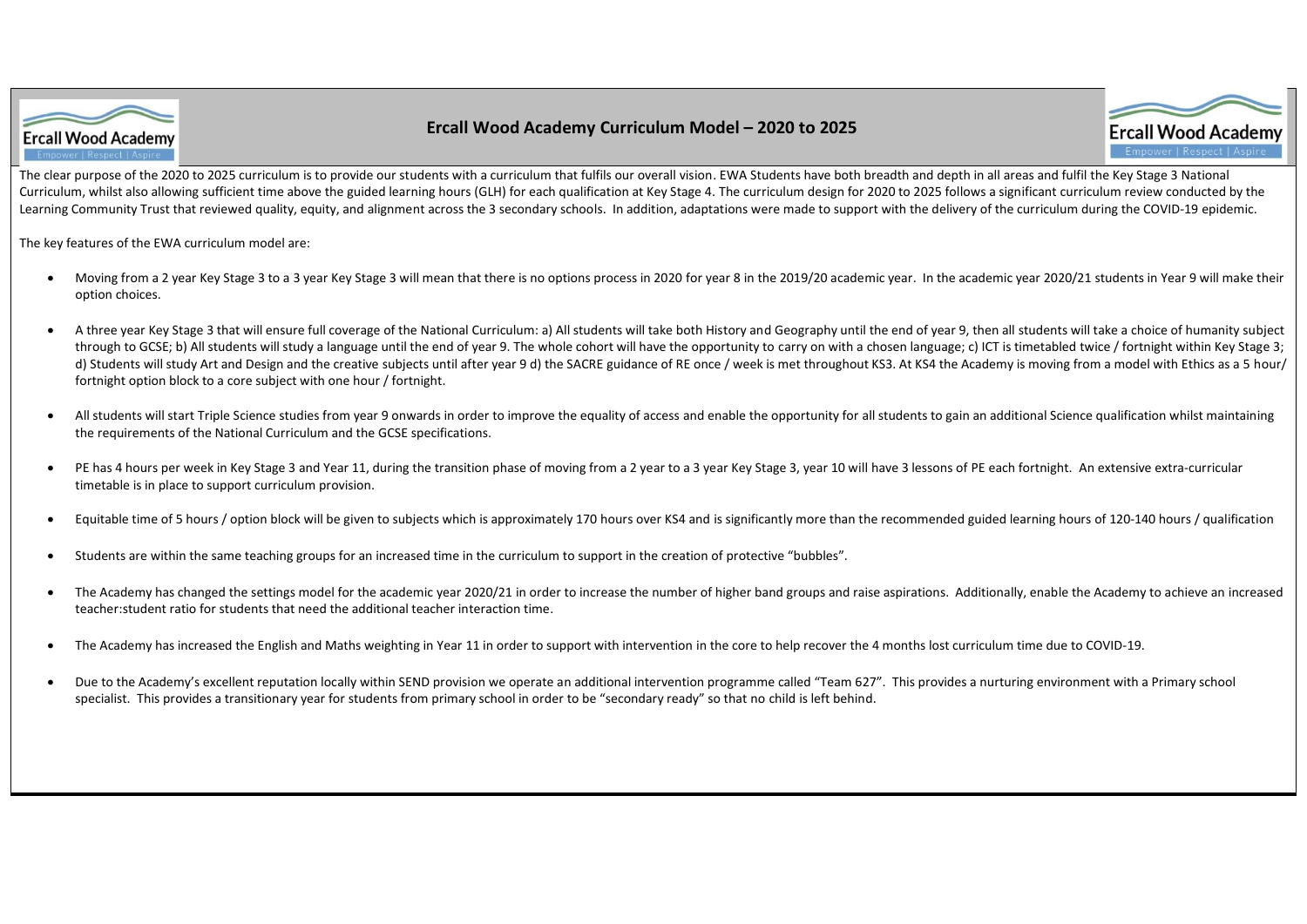| Year $72$                                 | <b>Hours</b>   | Year 8                                        | <b>Hours</b>   | Year 9                                               | <b>Hours</b>    | Year 10      | <b>Hours</b>   | Year 11                                                                  | <b>Hours</b>      |
|-------------------------------------------|----------------|-----------------------------------------------|----------------|------------------------------------------------------|-----------------|--------------|----------------|--------------------------------------------------------------------------|-------------------|
| Core subject block                        |                | Core subject block<br>Streaming - see annex 2 |                | <b>Core subject block</b><br>Streaming – see annex 2 |                 | Core         |                | Core                                                                     |                   |
| Streaming – see annex 2<br>English        | $\overline{7}$ | English                                       | $\overline{7}$ | <b>English</b>                                       | $\overline{7}$  | English      | 9 <sup>°</sup> | English                                                                  | 10                |
| English literacy                          | $\mathbf{1}$   | English literacy                              | $\mathbf{1}$   | <b>English literacy</b>                              | $\mathbf{1}$    | <b>Maths</b> | 8              | <b>Maths</b>                                                             | 9 <sup>°</sup>    |
| <b>Maths</b>                              | 8              | Maths                                         | 8              | <b>Maths</b>                                         | 8               | Science      | 9              | Science                                                                  | 9                 |
| Science                                   | 8              | Science                                       | 8              | Science                                              | 10              | PE           | $\overline{3}$ | PE                                                                       | $\overline{4}$    |
| History                                   | $\overline{3}$ | History                                       | $\overline{4}$ | History                                              | $\overline{3}$  |              |                |                                                                          |                   |
| Geography                                 | $\overline{4}$ | Geography                                     | 3              | Geography                                            | $\overline{3}$  |              |                |                                                                          |                   |
| <b>RE</b>                                 | $\overline{2}$ | <b>RE</b>                                     | $\overline{2}$ | <b>RE</b>                                            | $\overline{2}$  |              |                |                                                                          |                   |
| <b>MFL</b>                                | $\overline{4}$ | <b>MFL</b>                                    | $\overline{4}$ | <b>MFL</b>                                           | $\overline{3}$  |              |                |                                                                          |                   |
| Performing Arts (Dance,                   |                | Performing Arts (Dance,                       |                | Performing Arts (Dance,                              |                 |              |                |                                                                          |                   |
| Music and Drama)                          | 3              | Music and Drama)                              | 3              | <b>Music and Drama)</b>                              | 3               |              |                |                                                                          |                   |
| Art                                       | $\overline{2}$ | Art                                           | $\overline{2}$ | Art                                                  | $\overline{2}$  |              |                |                                                                          |                   |
| <b>PE block</b>                           |                | <b>PE</b> block                               |                | <b>PE block</b>                                      |                 |              |                |                                                                          |                   |
| (setting by PE ability within 2 year      |                | (setting by PE ability within 2 year          |                | (setting by PE ability within 2 year                 |                 |              |                |                                                                          |                   |
| halves)                                   |                | halves)                                       |                | halves)                                              |                 |              |                |                                                                          |                   |
| PE                                        | $\overline{4}$ | PE                                            | $\overline{4}$ | PE                                                   | $\overline{4}$  |              |                |                                                                          |                   |
| <b>Design block (small mixed ability)</b> |                | <b>Creative block (small mixed ability)</b>   |                | <b>Creative block (small mixed ability)</b>          |                 |              |                | <b>Option blocks (see annex 1)</b><br><b>Option blocks (see annex 1)</b> |                   |
|                                           |                |                                               |                |                                                      |                 | Option 1     |                | Option 1                                                                 |                   |
| Design Technology <sup>1</sup>            | $\overline{2}$ | Design Technology                             | $\overline{2}$ | <b>Design Technology</b>                             | $\overline{2}$  | (Humanities) | 5              | (Mixed)                                                                  | 5                 |
|                                           |                |                                               |                |                                                      |                 | Option 2     |                | Option 2                                                                 |                   |
| ICT                                       | $\overline{2}$ | ICT                                           | $\overline{2}$ | ICT                                                  | $\overline{2}$  | (Mixed)      | 5              | (Mixed)                                                                  | 5                 |
|                                           |                |                                               |                |                                                      |                 | Option 3     |                | Option 3                                                                 |                   |
|                                           |                |                                               |                |                                                      |                 | (Mixed)      | 5              | (Mixed)                                                                  | 5                 |
|                                           |                |                                               |                |                                                      |                 |              |                | Option 4                                                                 |                   |
|                                           |                |                                               |                |                                                      |                 | Option 4     |                | (Ethics + 1 I-Media                                                      |                   |
|                                           |                |                                               |                |                                                      |                 | (Mixed)      | 5              | group)                                                                   | $\overline{3}$    |
|                                           | Floating       |                                               | Floating       |                                                      | <b>Floating</b> |              | Floating       |                                                                          |                   |
| <b>PSHE</b>                               | (1/week)       | <b>PSHE</b>                                   | (1/week)       | <b>PSHE</b>                                          | (1/week)        | <b>PSHE</b>  | (1/week)       | <b>PSHE</b>                                                              | Floating (1/week) |

**<sup>1</sup> – Design Technology has 1 lesson / fortnight of Food Technology and 1 lesson / fortnight of Product Design**

<sup>2</sup> – In Year 7 Team 627 operates which supports students in core literacy and numeracy knowledge and skills acquisition so that students can be "secondary ready" and have the opportunity to be able to access the **curriculum effectively later on in the school.**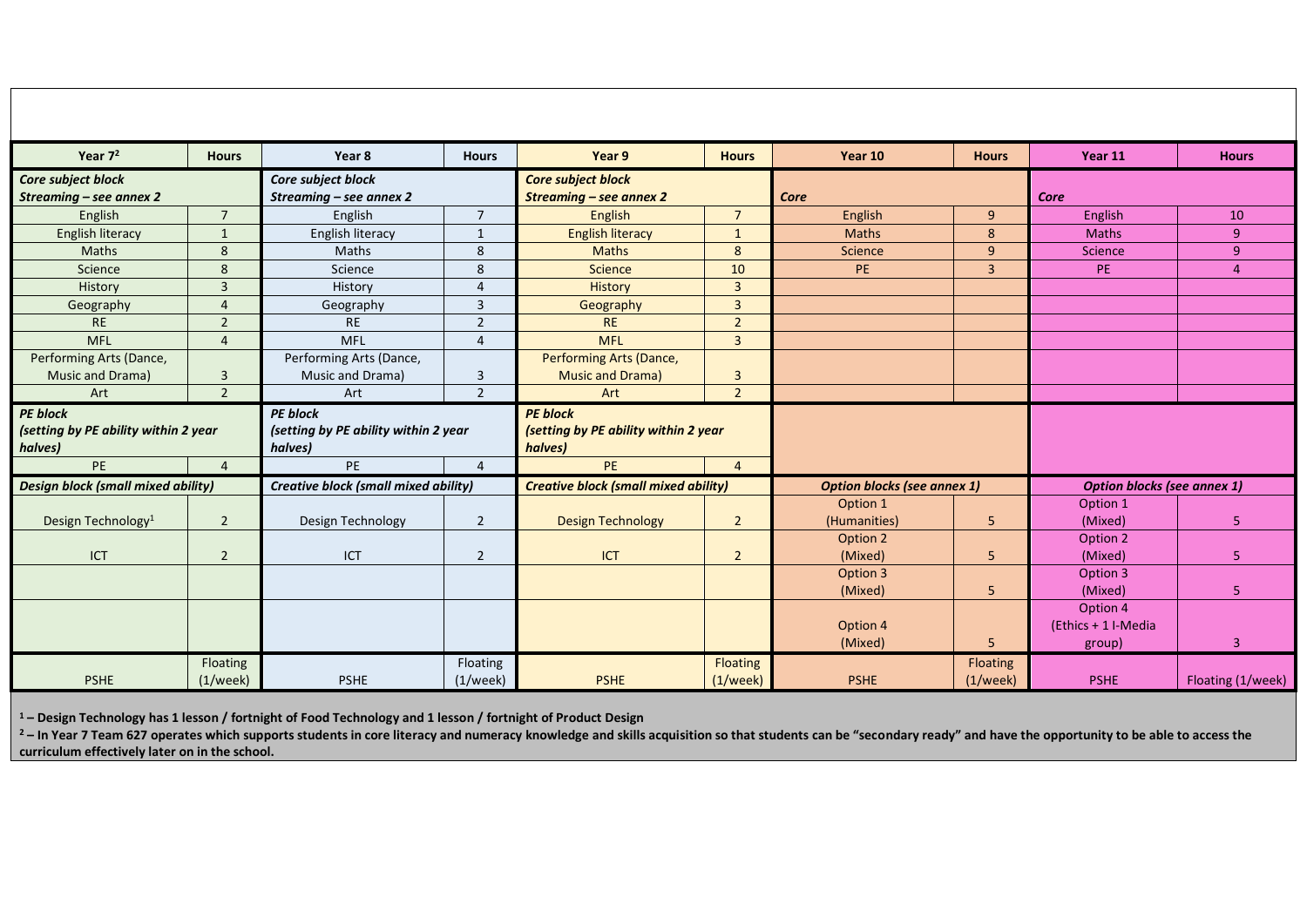# **Annex 1 – Option blocks for 2020/21**

| Option Block Breakdown (Year 10) with assigned teachers from 2019/20 |                                                                        |                                            |                       |  |  |  |
|----------------------------------------------------------------------|------------------------------------------------------------------------|--------------------------------------------|-----------------------|--|--|--|
| <b>Option Block 1</b>                                                | <b>Option Block 2</b>                                                  | <b>Option Block 3</b>                      | <b>Option block 4</b> |  |  |  |
| 10-His-1a CEv 28                                                     | 10-Ger-2 CDy 9                                                         | 10-RE-3 CSy 21                             | 10-ArtTx-4 GHa/CFo 14 |  |  |  |
| 10-His-1b SDy 26                                                     | 10-TBio/TPhy/TChe-1 GFi/Ara/JRo 30                                     | 10-PEG-3 MHa 27                            | 10-PEG-4 RHi 28       |  |  |  |
| 10-His-1c RHa 20                                                     | 10-FD-2 JTa/LJo 25                                                     | 10-TBio/TPhy/TChe-1 KSm/NPo/PKe 29         | 10-Ger4 SBa 15        |  |  |  |
| 10-Geo-1a RMc 29                                                     | 10-ArtPh-2 RKi/CFo 27                                                  | 10-Dra-3 ABo 23                            | 10-PD-4 LJo 23        |  |  |  |
| 10-Geo-1b LRi 27                                                     | 10-Art-2 GHa 27                                                        | 10-FD-3 JTay 23                            | 10-CD-4 JTa 23        |  |  |  |
| 10-Geo-1c ABu 21                                                     | 10-IMed-2 PGa 26                                                       | 10-IMed-3 DNe 21                           | 10-Dra-4 ABo 15       |  |  |  |
| 10-Cit-1 AWe 16                                                      | 10-Bus-2 DAn 23                                                        | 10-HSC-3 CMa/KSm 23                        | 10-IMed4 CHo 27       |  |  |  |
|                                                                      |                                                                        |                                            | 10-Bus-4 Dan 21       |  |  |  |
|                                                                      | Option Block Breakdown (Year 11) - with assigned teachers from 2019/20 |                                            |                       |  |  |  |
| <b>Option Block 1</b>                                                | <b>Option Block 2</b>                                                  | <b>Option Block 3</b>                      | <b>Option block 4</b> |  |  |  |
| 11-Art-1 GHa 24                                                      | 11-Bus-2a Dan 27                                                       | 11-CD-3 CFo/RKi 20                         | 11-Eth-1e MJe 28      |  |  |  |
| 11-ArtTx-1 RKi/CFo 17                                                | 11-Bus-2b PGa 20                                                       | 11-Ger-3 SMJ 20                            | 11-Eth-2e CSy 30      |  |  |  |
| 11-PD-1 LJo 14                                                       | 11-Mus-2 RSa 15                                                        | 11-RE3 MJe/CSy 18                          | 11-Eth-3e KAt 24      |  |  |  |
| 11-His-1 RHa 25                                                      | 11-Dra-2 ABo 27                                                        | 11-Geo-3 ABu 26                            | 11-IMed-4e CHo 30     |  |  |  |
| 11-TBio/TPhy/TChe-1e MDa/ARa/JRo 30                                  | 11-His-2 CEv 23                                                        | 11-PEG-3 WSm 30                            | 11-Eth-1w MJe 13      |  |  |  |
| 11-IMed-1 PGa 24                                                     | 11-FD-2 JTa 22                                                         | 11-TBio/TPhy/TChe 10Sci-3w CMa/NPol/FKe 29 | 11-Eth-2w CSy 25      |  |  |  |
| 11-Ger-1 CDy 14                                                      | 11-PEG-2 SMo 27                                                        | 11-FD-3 JTa/LJo 20                         | 11-Eth-3w RMc 13      |  |  |  |
| 11-Geo-1 ABu 25                                                      | 11-Ger-2 SBa 18                                                        | 11-Dan-3 LEd 13                            | 11-Eth- 4w KAt 16     |  |  |  |
| 11-PT-1 SEND support 5                                               |                                                                        | 11-PT-3 SEND Support 3                     |                       |  |  |  |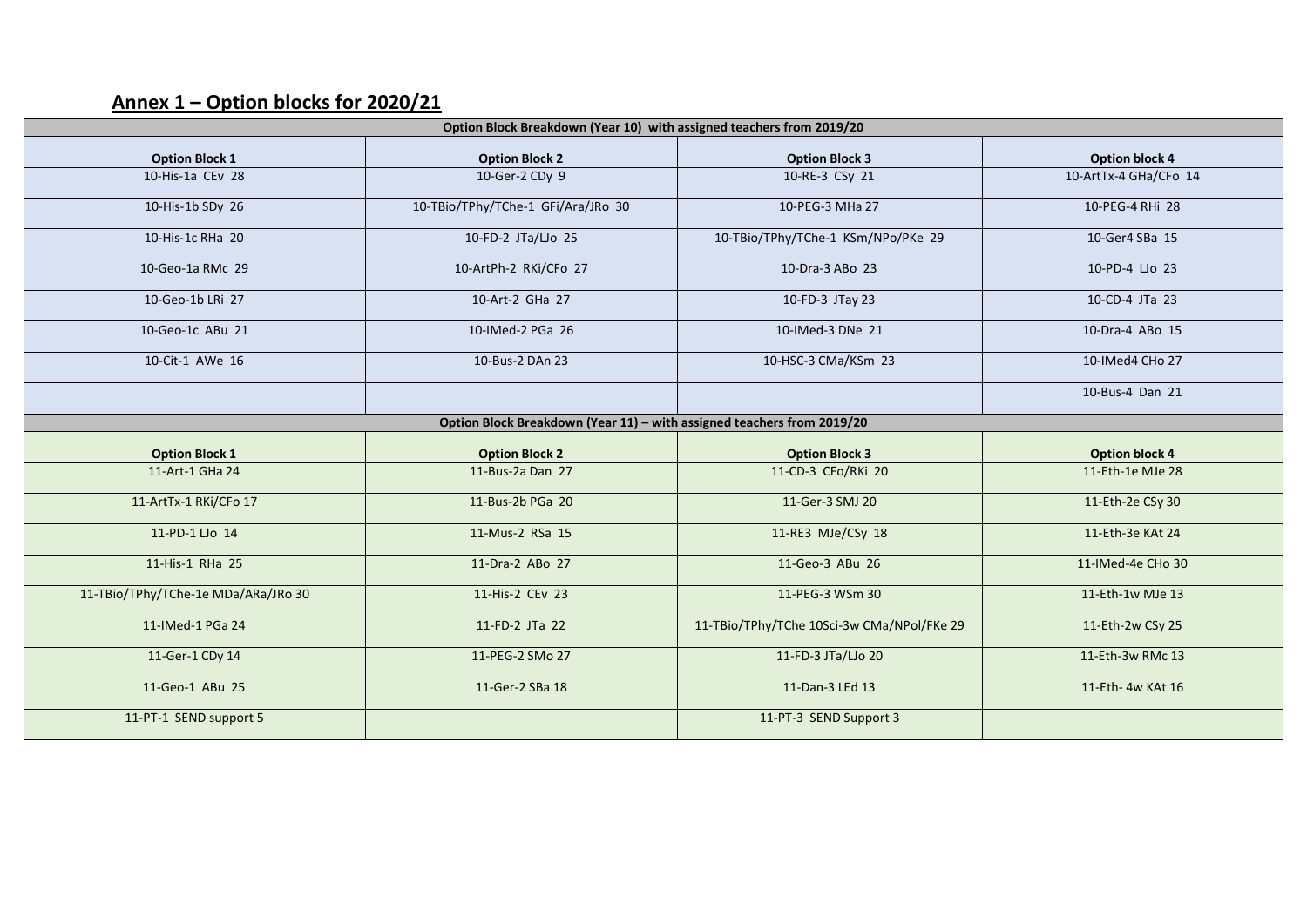## **Annex 2 - Student grouping tables and class code rationale**

*The following timetabling codes will be used at KS3:* TTcode – Subject – class name – year half

e.g. 7R–Eng–Bu-E 7Y-ICT-Ca-E 9G-Mat-Ca-W

#### **Year 7 – banding – core subjects**

| $7 - 1$ | 7R        | <b>Burway</b> | Bu | Upper (mixed) | 28 | e-half |
|---------|-----------|---------------|----|---------------|----|--------|
| $7 - 2$ | 70        | Ercall        | Er | Mid (mixed)   | 26 |        |
| $7 - 3$ | <b>7Y</b> | Caradoc       | Ca | Mid (mixed)   | 26 |        |
| $7 - 4$ | 7B        | Hope          | Ho | Mid (mixed)   | 24 |        |
|         |           |               |    |               |    |        |
| $7 - 5$ | 7G        | Wrekin        | Wr | Upper (mixed) | 28 | w-half |
| $7-6$   | 7P        | Adstone       | Ad | Upper (mixed) | 28 |        |
| $7 - 7$ | 7T        | Ragleth       | Ra | Foundation    | 16 |        |

• *PE and DT have half year blocking with similar sized classes 26 in e half and 22 in the w half*

## **Year 8 & 9- banding – core subjects**

| $8 - 1$ | 8R        | <b>Burway</b> | Bu | Upper (mixed) | 29    | e-half |
|---------|-----------|---------------|----|---------------|-------|--------|
| $8 - 2$ | 80        | Wrekin        | Wr | Upper (mixed) | 29    |        |
| $8 - 3$ | <b>8Y</b> | Adstone       | Ad | Upper (mixed) | 29    |        |
| $8 - 4$ | 8B        | Ercall        | Er | Mid (mixed)   | 27    | w-half |
| $8 - 5$ | 8G        | Caradoc       | Ca | Mid (mixed)   | 27    |        |
| $8 - 6$ | 8P        | Hope          | Ho | Mid (mixed)   | 25    |        |
| $8 - 7$ | 8Τ        | Ragleth       | Ra | Foundation    | $16*$ |        |

## **NB**

#### *For the core subjects:*

- Burway, Wrekin and Adstone are the top band mixed classes in each year group.
- Ercall, Caradoc, and Hope are the mid band mixed classes in each year group.
- Ragleth and Stiperstones are where increased SEND resources will be deployed to support the students that require it the greatest.

#### *For PE:*

- Burway and Wrekin = Higher boys
- Ercall and Adstone = Foundation boys
- Caradoc and Ragleth = Higher girls
- Hope and Stiperstones = Foundation girls

#### *For DT/IT:*

- Burway, Ercall, Caradoc, Hope are the e year half (B**E**CH)
- Wreking, Adstone, Ragleth, Stiperstones are the w year half (**W**ARS)
- There is an additional group "Clee" in year 7 in order to maintain smaller class sizes
- Students within Team 6 to 7 in Year 7 will be removed to work with ZBA in Year 8 and as they move into Year 9.
- PE and DT have half year blocking with similar sized classes, approximately 22 in e half and 24 in the w half*.*